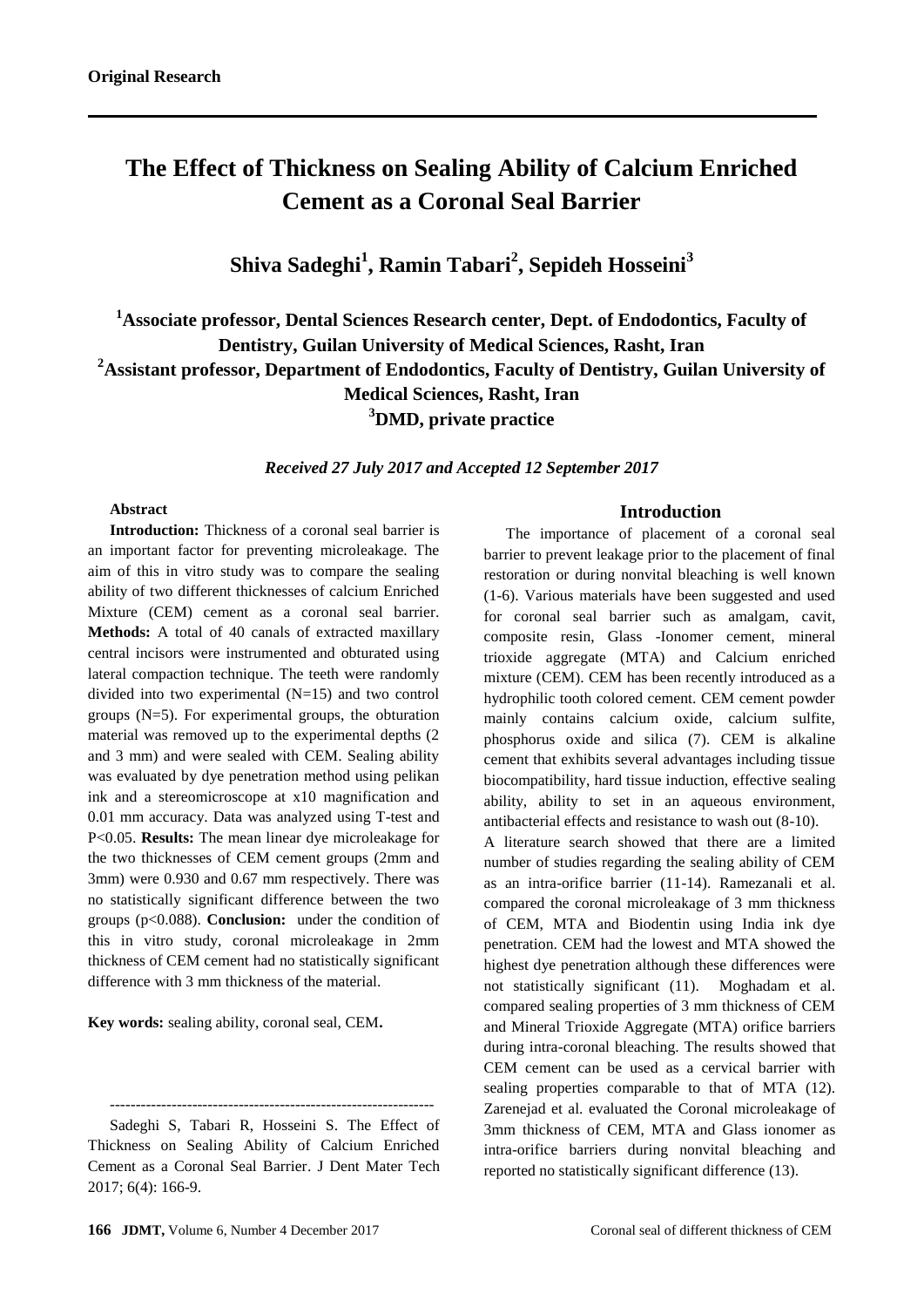Yavari et al. compared microleakage of 2 mm thickness of CEM with MTA, amalgam and resin composite as intra-orifice barriers in endodontically treated teeth and reported that CEM and MTA are more effective than amalgam and composite resin (14).

The thickness of intra-orifice barrier plays an important role in the prevention of coronal microleakage, however, a literature search failed to reveal any published study that directly compares different thicknesses of CEM cement as a coronal seal barrier. An investigation compared the sealing ability of 1, 2 and 3 mm thickness of CEM as a root-end filling material and showed that CEM cement has an adequate sealing ability in 3 mm thickness (15).

Placement of a 1-4 mm thickness of an intra-orifice barrier has been suggested for the prevention of coronal microleakage especially in endodontically treated teeth. One mm is very thin and has shown the greatest percentage of dye penetration (16) and 4mm is too thick especially for short roots treated endodontically, so the purpose of the present study was to compare the coronal microleakage of 2 and 3 mm thicknesses of CEM cement as intra-orifice barrier.

## **Materials and Methods**

Forty recently extracted human permanent central incisor teeth with single canals and mature apexes were used. All samples were kept in 5.25% sodium hypochlorite for thirty minutes to be disinfected. All teeth were decoronated at cementoenamel junction so that the remaining roots were about  $15 \pm 1$  mm. A #10 K-file (Mani, INC, Japan) was inserted and advanced into the canal until it was just seen penetrating the foramen. Working length was calculated by subtracting 1mm from this point. All root canals were instrumented with K-files using Step-back technique up to #35 file. Flaring was performed by Gates Glidden #1 through #3 (Mani, Beijing, Japan), followed by hand files #40-70 and then checked to be uniform using 4 endodontic hand pluggers (Hu-Friedy, Chicago, IL,USA) at the different depths of 7,9,11 and 13 mm from the apical foramen. Irrigation with 2ml of 2.5% Sodium hypochlorite solution was performed using a 22-gauge needle between each file.

The forty roots were randomly divided into two experimental groups of 15 teeth, according to the coronal plug thickness (2 and 3 mm) and two negative and positive control groups each including 5 teeth. All canals in experimental groups were filled with AH26 sealer (Dentsply Detrey, Konstanz, Switzerland) and gutta-percha points (Gapadent CO., Ltd. Germany) using lateral compaction method. The quality of obturation was tested radiographically for all samples. All preparations were completed by a single operator.

A flamed-heated hand plugger was used to remove gutta-percha to the experimental depths and the depths were verified with a periodontal probe. CEM (Bionique Dent, Tehran, Iran) was prepared according to the manufacturers' directions and placed into the orifices. Samples were maintained in 100% humidity and 37 ºC for 24 h to allow the barriers and the sealer to be set. Two layers of nail polish were placed on all experimental teeth from root apex to the level of cementoenamel junction, so that dye could penetrate only from coronal. Negative leakage control teeth were obturated and completely coated with nail polish, including the orifices. Positive controls were obturated without sealer and their orifices were not coated with nail polish.

After keeping all samples in Pelikan ink (Pelikan, Honover, Germany) for 72 h, the roots were washed with water and were left to dry for 24 h. Nail polish was then removed by Acetone. The roots were then sectioned buccolingually. The greatest penetration of dye from the coronal extent of the orifice was measured blindly by two examiners using a stereomicroscope (Olympus, Tokyo, Japan) and a digital caliper to accuracy of 0.01mm. The mean score was calculated. Finally, collected data was compared using T-test at a significace level of P<0.05.

#### **Results**

The negative leakage control demonstrated no dye penetration while the positive leakage control showed dye penetration along the root canals.

The mean linear dye leakage for all groups is shown in Table-1. The results of the Shapiro wilk test evaluating normality of data showed that the data had normal distribution. T-test analysis showed that there was not a significant difference between microleakage of 2mm and 3mm thicknesses of CEM cement (P<0.088).

| Groups         | Mean(SD)     | T.    | <b>P-value</b> |
|----------------|--------------|-------|----------------|
| 2-mm thickness | 0.930(0.382) |       |                |
| 3-mm thickness | 0.697(0.339) | 1.767 | P<0.088        |

**Table-1**. Mean dye leakage (mm) in experimental groups

## **Discussion**

Placement of an intra-orifice barrier is a method of decreasing coronal microleakage. In cases where there is not enough space or depth to put the barrier material, a minimum thickness of the material which can prevent microleakage is of great importance. , The aim of the present study was to evaluate the effect of thickness of CEM, a novel dental material, on sealing ability when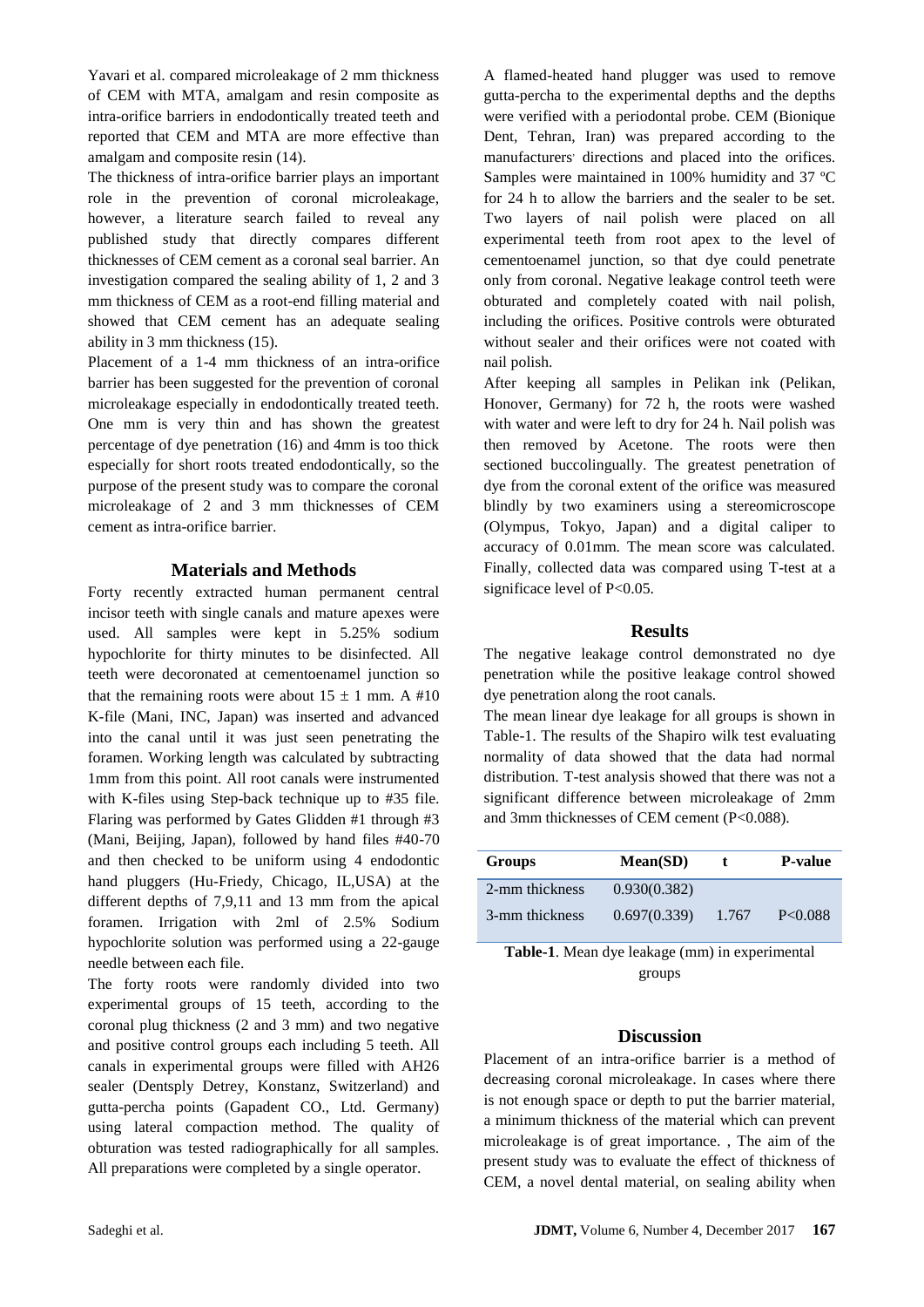used as a coronal seal barrier and to compare coronal sealing ability of two different thicknesses of CEM.

Linear dye penetration method and longitudinal sectioning of the roots were used to evaluate coronal microleakage because it is convenient, sensitive and easy to accomplish and does not require sophisticated materials or equipments (17). In this in-vitro study, all of the positive controls showed microleakage throughout the cavities, confirming that coronal barrier material was necessary to prevent microleakage; in contrast, all negative controls showed no microleakage, showing that nail polish prevented microleakage, with dye only penetrating the coronal portion of the teeth.

In this study, extracted central teeth with large and straight canals were selected and were instrumented up to # 35 file in all groups. The diameter of the orifices and root canal flaring was also checked to be equal, minimizing variables such as anatomical variation, canal size and diameter which can affect dye leakage. As it has been reported that longer roots have a potential for greater leakage (18), roots with  $15 \pm 1$  mm long were used.

In order to eliminate operator variable, all preparations were completed by a single operator. Two examiners measured dye leakage levels in order to eliminate or reduce possible bias and evaluator error.

Under the condition of this in vitro study, our results showed that there was no statistically significant difference between leakages of different thicknesses of CEM. As all variables were standardized in this study, good sealing property of CEM is verified. It is demonstrated that 2 mm thickness of CEM can provide sealing properties comparable to a 3mm thick material. There is no published study regarding the standard thickness of CEM as a coronal seal barrier, thus, the finding of this in vitro study should be evaluated by future investigations. However, using 2% Rhodamine B solution, Rahimi et al (15) evaluated the effect of thickness on sealing ability of CEM cement as a root end filling material and reported no significant differences among sealing abilities of 1,2 and 3 mm CEM cement as a retrofilling material, which also confirmed the results of the present study.

Furthermore, the majority of the studies on the sealing ability of CEM as a coronal seal barrier have been performed for a short time at a depth of 3mm.To provide more accurate results that can be extended to clinical conditions, long term dye or bacterial leakage studies and similar animal and clinical studies are recommended.

## **Conclusion**

Under the condition of this in vitro study, coronal microleakage of 2mm thickness of CEM cement had no

statistically significant difference with 3 mm thickness of the material.

# **Acknowledgment**

This investigation was based on a thesis submitted by the third author to the faculty of Dentistry of Medical Sciences (GUMS) in Iran, in partial fulfillment of the requirements for receiving a Doctoral degree.

## **References**

- 1. Parekh B, Irani RS, Sathe S, Hegde V. (2014).Intraorifice sealing ability of different materials in endodontically treated teeth: An invitro study. J Conserv Dent.17 (3):234-7.
- 2. Malik G, Bogra P, Singh S, Samra RK. (2013). Comparative evaluation of intracanal sealing ability of mineral trioxide aggregate and glass ionomer cement.J Conserv Dent. 16(6):540-5.
- 3. Vosoughhosseini S, Lotfi M, Shahmoradi K3, Saghiri MA, Zand V, Masoumeh Mehdipour, Bahram Ranjkesh, Hadi Mokhtari, Amin Salemmilani, Sirvan Doosti. (2011). Microleakage comparison of glass-ionomer and white mineral trioxide aggregate used as a coronal barrier in nonvital bleaching. Med Oral Patol Oral Cir Bucal. 16(7): e1017-21.
- 4. Bailón-Sánchez ME, González-Castillo S, González-Rodríguez MP, Poyatos-Martínez R, Ferrer-Luque CM. (2011).Intraorifice sealing ability of different materials in endodontically treated teeth. Med Oral Patol Oral Cir Bucal. 16(1): e105-9.
- 5. Pisano DM, DiFlore PM, McClanahan SB, Lautenschlager EP, Duncan J. (1998).intraorifice sealing of gutta-percha obturated root canals to prevent coronal microleakage. J Endod. 24(10): 659-62.
- 6. Zimmerli B, Jeger F, Lussi A. Bleaching of nonvital teeth. (2010). A clinically relevant literature review. Schweiz Monatsschr Zahnmed. 120(4):306-20.
- 7. Asgary S, Shahabi S, Jafarzadeh T, Amini S, Kheirieh S. (2008). The properties of a new endodontic material. J Endod. 34(8):990-3.